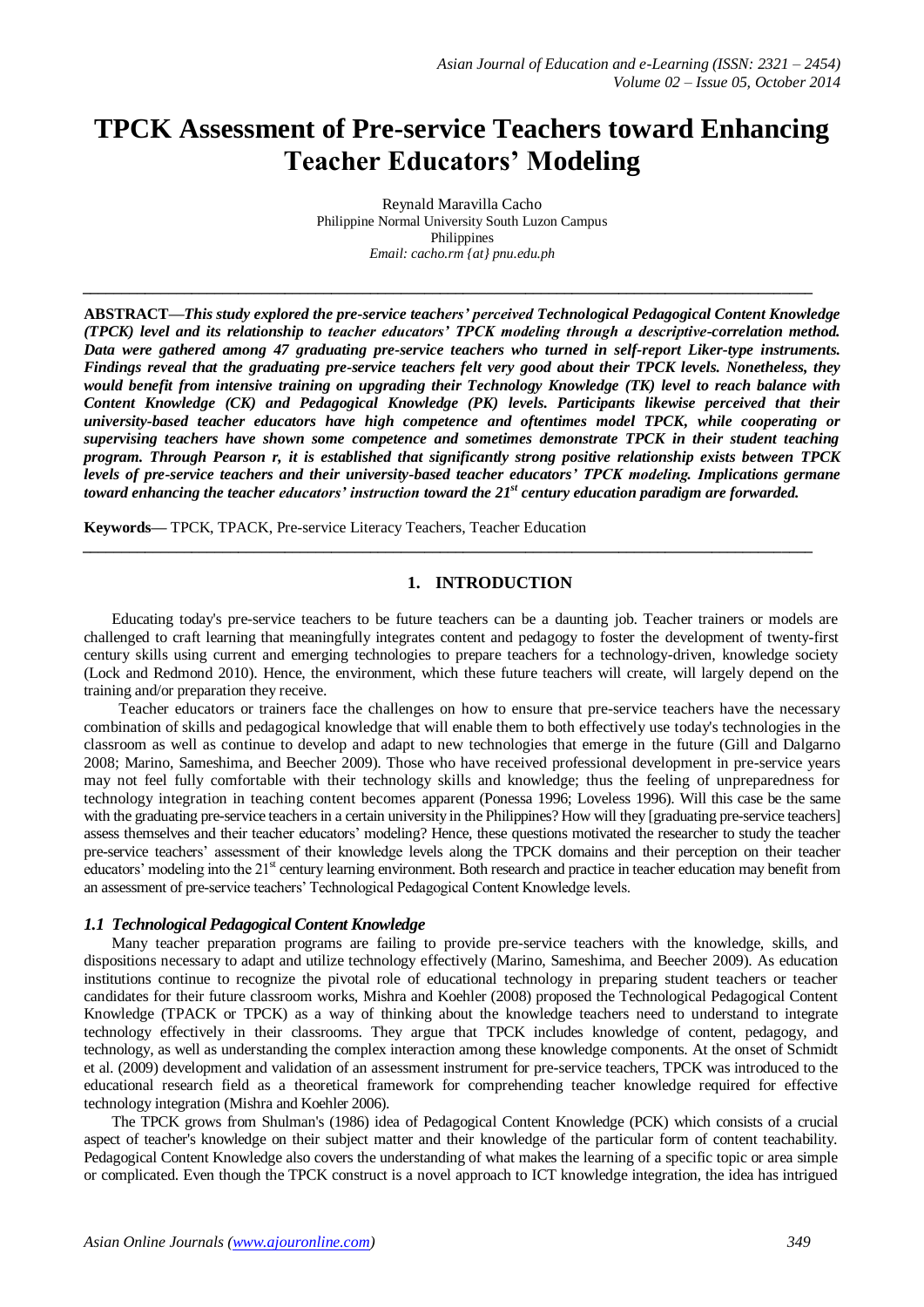experts with its various equivalent names as they continue to define the characteristics, skills and knowledge of teachers who could drive the complexities, advantages and connections of its domains (Schmidt et al. 2009).

Enriching Shulman's landmark model, Mishra and Koehler (2006, 2008) explained that at the helm of good teaching are three core components: namely, Content, Pedagogy and Technology. TPCK application in the classroom requires a profound, sensible, and fine understanding of teaching with technology and the other domains. It must be fathomed that the separation of teaching into content, pedagogy and technology is not necessarily straightforward, or even something that good teachers do. To attain the so-called dynamic *equilibrium*, integration should work well (Mishra & Koehler, 2008); otherwise compensatory characteristic of each component should address any conflict or constraints.

The TPCK domains by Mishra and Khoeler (2006, 2008) and Shulman (1986) served as the scaffold of this study. In addition, TPCK enables teachers to use their knowledge about technology, pedagogy, content, learners, and context to provide transformative teaching and learning experiences (Angeli and Valanides 2008). Mishra and Koehler (2006) described TPCK, in general, as support to recognize the important components of teacher knowledge that are germane to the sound fusion of technology in education.

Looking into a beginning approach to measure TPCK level of teachers, Archambault and Crippen (2009) investigated the knowledge level of K-12 online teachers with respect to the domains described by the TPCK frameworks. The result of the online self-assessment survey which they employed indicates that teachers' knowledge ratings are highest among the domains of pedagogy, content, and pedagogical content showing that the responding online teachers felt very good about the said domains but they were less confident when it comes to technology. Although there revealed a weak correlation between technology and pedagogy, as well as technology and content (.289 and .323, respectively), there was a large correlation between pedagogy and content (.690).

Delving into the distinctiveness of the TPCK domains, Schmidt et al (2009) further developed and validated a Likerttype instrument designed to measure pre-service teachers' self-assessment of their TPCK and related knowledge domains included in the framework. The instrument was piloted on 124 elementary pre-service teachers. High Cronbach alpha of 0.80 were obtained for each TPCK constructs. Hence, the survey is a reliable and valid instrument that will help educators design longitudinal studies to assess pre-service teachers' development of TPCK.

Chai, Koh, and Tsai (2010) examined the perceived development of pre-service teachers in terms of their technological knowledge, pedagogical knowledge, content knowledge and the synthesis of such knowledge by adapting the questionnaire developed by Schmidt et al (2009). Factor analyses and the 889 pre-service teachers' TPCK perceptions before and after their ICT course were examined in Singapore. Results reveal that Technological Knowledge and Pedagogical Knowledge are all significant predictors of pre-service teachers TPCK, with pedagogical knowledge having the largest impact. As a result of the initial studies presented herein, the researcher was moved to conduct additional investigation on the TPCK domains but on a different context and method.

#### *1.2 Pre-service Teachers' TPCK*

Pre-service teachers' levels of technology use are influenced by their lack of self-confidence in their ability to use technology in instruction (Albion 1996). Furthermore, Albion put forward that the most significant factor influencing student teachers' use of computers with children was found to be the cooperating teachers' use of computers with children. Jong (2010) justified how supervising teachers could become effective models for technology integration considering the Technological, Pedagogical, and Content Knowledge development of pre-service teachers. He concludes that observing experienced science teachers helps pre-service teachers imitate and apply instructional strategies and use of emerging technologies (computer, video, film...) in their teaching. A pre-service teacher noted in an interview "I created a multimedia video-recording to illustrate the concept of density and its applications**."** (p.139). This notion was inspired from an observation with a mentor teacher's modeling. This only proves that supervising or cooperating teachers have their fair share in developing innovative teachers. Educators providing pre-service teachers the opportunity to reflect on and evaluate their knowledge of computer integration and sound ICT-enhanced learning experience could lead pre-service teachers to selfidentify their conflicting ideas; thus it could result in the development of deeper and more thoughtful insights, models and practices concerning computer integration in instruction (Mims 2004).

As teacher education improves, change in pre-service teachers' use of technology is inevitable. Albion (2003) described in his study on the graduating teachers' disposition toward teaching with ICT at University of Southern Queensland. It could be concluded that, compared to their predecessors, 2003 graduating teachers at the University of Southern Queensland are better prepared for, and more positively disposed towards integrating ICTs into their teaching. Nonetheless, a follow-up study is needed to see how far those improved characteristics played out in the classroom where the teachers are. Furthermore, whether the observed differences are a consequence of changes made to the teacher preparation program or are related to the arrival of a new generation of ICT natives is not known with certainty so far. Further studies of students entering the teacher preparation programs may help to answer that question (Albion 2003).

Beginning pre-service teachers' perceptions in their integration of computers with the processes of teaching and learning are naïve and demonstrated very little development (Mims 2004). In this study, the participants' responses were often repetitive and lacked depth. In fact, the individuals interviewed in the study sometimes made contradictory statements about their perceptions of integrating computers with teaching and learning. On the same note, Whetstone and Carr-Chellman (2001) argued that pre-service teachers did not appear to see the importance of their own pedagogical roles in integrating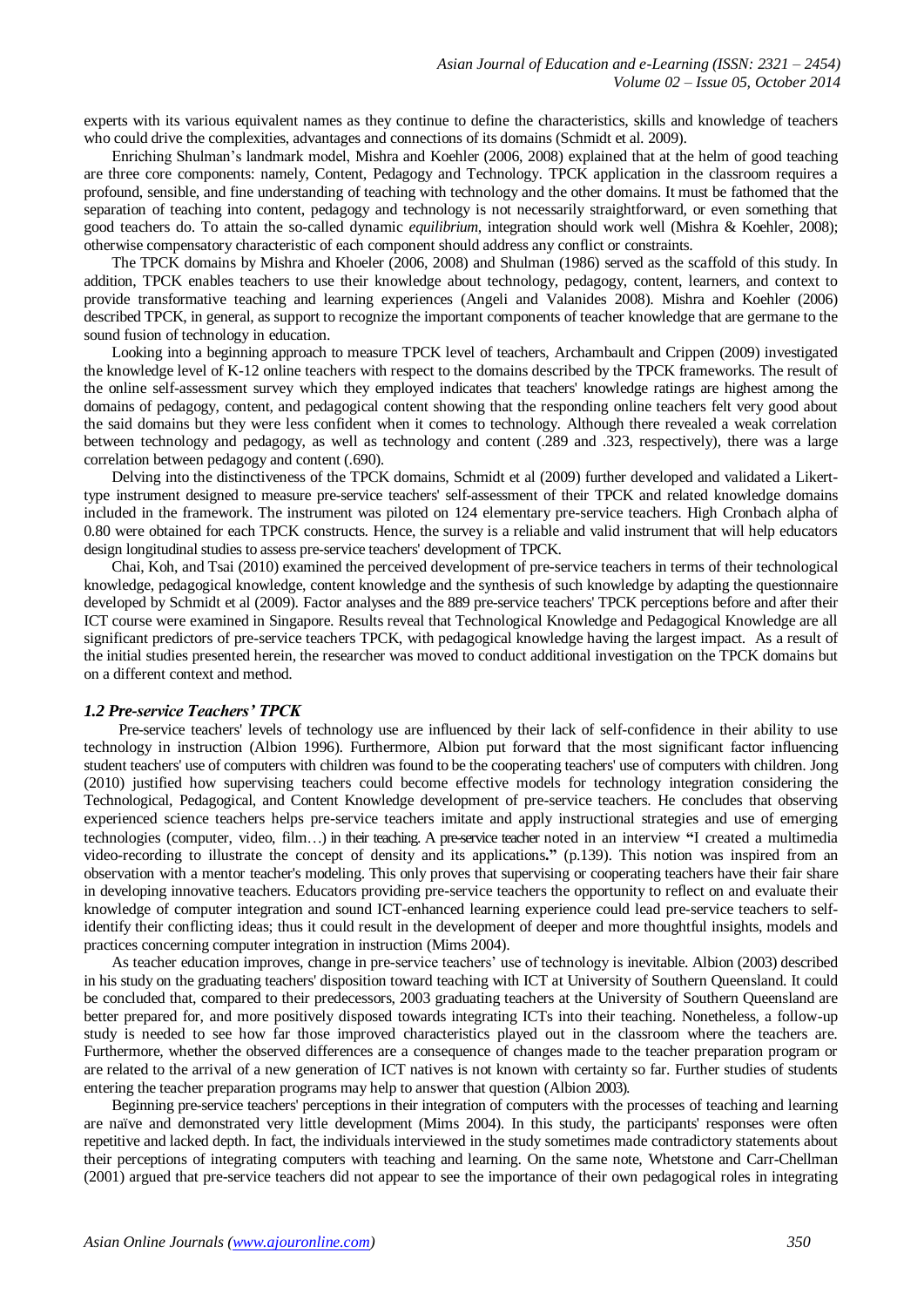computers in classrooms at the onset. They showed concern and a lack of enthusiasm toward the use of computers, in spite of the importance they placed on computers in changing schools.

Teacher preparation programs necessitate providing pre-service teachers with a variety of effective experiences in literacy with computer integration that can be adopted for use in their future classrooms. Purposeful efforts should be made to encourage pre-service teachers to frequently reflect on and evaluate their perceptions about technology integration in the classroom (Mims 2004). Hence, the nature and composition of teacher preparation and training programs do impact considerably on pre-service teachers' knowledge, beliefs and attitudes, and consequently their preparedness to use ICTs in classrooms (Gill and Dalgarno, 2008). It is within the realms of teacher educators, in-service teachers, and pre-service teachers to explore and address effective practices using technology to enhance learning. By understanding the TPCK, preservice teachers may discern using ICT for classroom teaching as an act of integrating TK, PK and CK to form TPCK for a particular lesson (Lock and Redmond 2010).

The studies mentioned here presented initiatives toward assessing TPCK among pre-service teachers. Anchored on the TPCK in assessing the teachers' competence in integrating ICT in instruction, this study provides additional baseline information on the graduating pre-service teachers' levels of TPCK toward enhancing teacher educators modeling. The researcher, then, hypothesized that relationship exists between pre-service teachers' knowledge levels—in navigating the affordances and constraints in infusing emerging technologies with literacy content and pedagogy—and their teacher educators' TPCK modeling which covers the university-based teacher educators and cooperating or supervising teachers in the field.

#### *1.3 Research Questions*

In this report, three research questions are addressed:

- 1. What is the perceived knowledge level of graduating pre-service teachers in the areas of technology, pedagogy, and content, including combinations of these TPCK domains?
- 2. To what extent do pre-service teachers perceive their teacher educators' TPCK modeling?
- 3. What is the relationship between the pre-service teachers' TPCK levels and the teacher educators' TPCK modeling?

#### **2. METHODS**

The descriptive survey is generally the most suitable method to use in this investigation because this method treats information collected from a group of people in order to describe some aspects of characteristics which include but are not limited to their abilities, opinions, attitudes, beliefs, and/or *knowledge* of the population. Furthermore, this research also examined the relationship of a scale or subscales in a survey to other, or of score based on another set of scale. For that purpose, correlation research is commonly paired in a descriptive survey method as well as in this study (Fraenkel and Wallen 2007).

Adapting, constructing and modifying self-report Likert scale instruments with expert validation were done. The survey items covered several components which were knowledge levels along the Technological Pedagogical Content Knowledge domains and the TPCK modeling of their teacher educators as perceived by the pre-service teachers. Although self-report is inclined to certain degree of bias, it should be made clear, however, that the instruments in the study aimed to measure the aforementioned variables, not the pre-service attitude toward the domains. It should also be noted that this method may be used to measure teachers' perception of a program (Fraenkel and Wallen 2007; Wiersma 1995). Thus, the survey included respondents' perception of teacher educators' TPCK modeling.

#### *2.1 Respondents*

The respondents are primarily the graduating pre-service teachers taking the Bachelor of Elementary Education from the Philippine Normal University Quezon Campus, Philippines, during the school year 2011-2012. Simple random sampling was made for the selection of the sample. For this procedure, the lottery sampling or the fish bowl technique was utilized. Numbers were assigned for the pre-service teachers in the list. These numbers were marked on pieces of paper and drawn from a bowl; the procedure was repeated until the target sample size was completed (Schutt 2006). The same probability sampling strategy has been employed for the selection of samples for pilot testing and field testing of instruments for the graduating pre-service teachers.

#### *2.2 Instruments*

Two (2) self-report Likert-type questionnaires instruments were used to investigate the pre-service teachers' perceived levels of TPCK which includes Technological Knowledge (TK), Content Knowledge (CK), Pedagogical Knowledge (PK), Pedagogical Content (PCK), Technological Content Knowledge (TCK), Technological Pedagogical Knowledge (TPK), and Technological Pedagogical Content Knowledge (TPCK) scales, and the pre-service teachers' perception of their teacher educators' TPCK modeling. The researcher developed two self-report Likert-type questionnaires by adapting and modifying the instruments used in the previous studies. Experts' panel review composed of two (2) knowledgeable literacy experts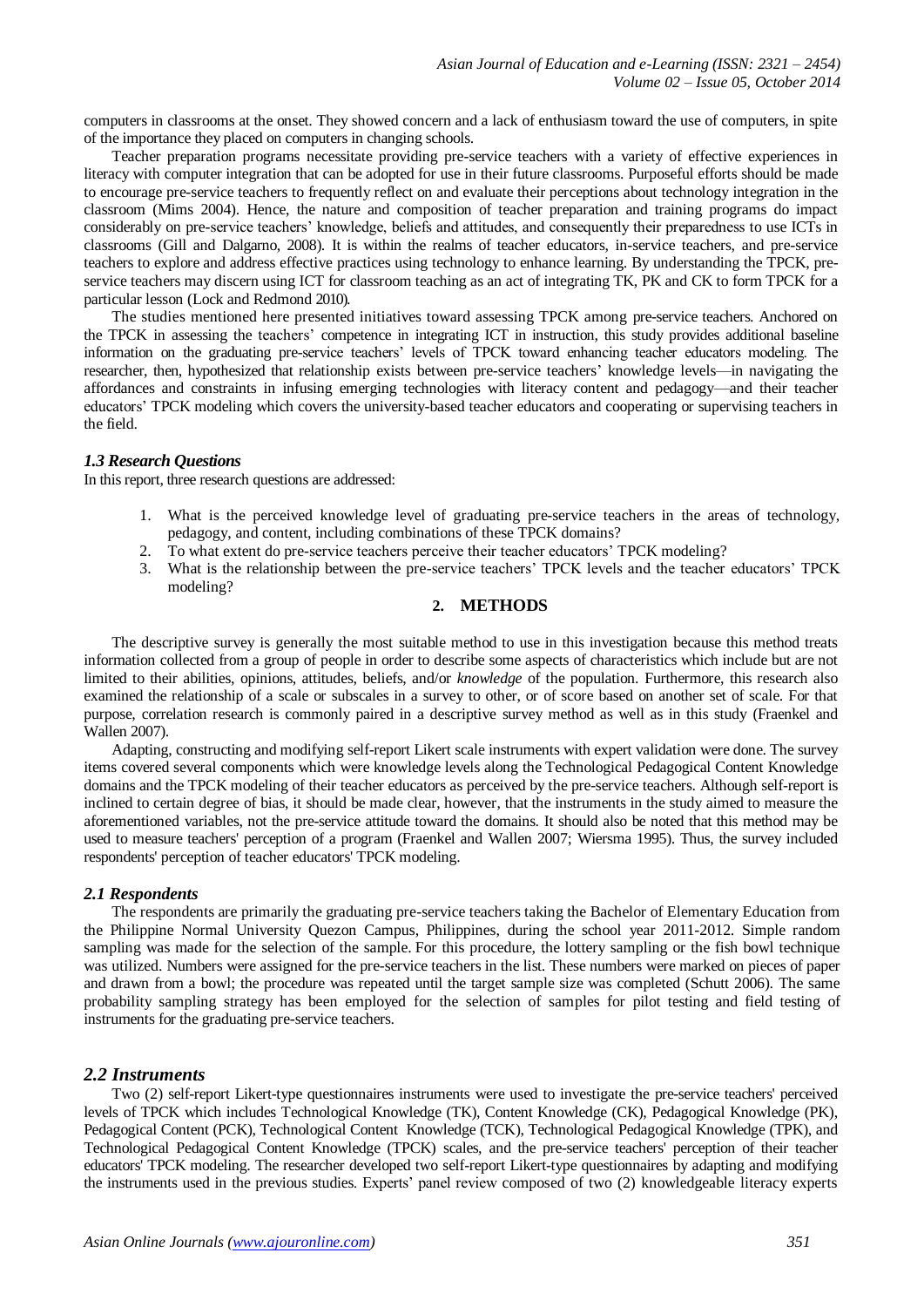and one (1) research professor to critique the draft instruments was tapped. Finally, the instruments were piloted and field tested accordingly to enhance validity and reliability of the scales.

#### *2.3 Pilot, Field Testing and Data Gathering*

The two (2) instruments were administered for pilot testing at the Philippine Normal University, Quezon Campus. The researcher personally distributed the instruments to the 10 lottery-selected pre-service teachers. He verbally clarified to them the objectives of the instruments and the study taking into consideration that the results would be treated with utmost confidentiality and that their honest and well-thought responses would not in any way affect their course grades. He also timed how long the respondents completed the survey questionnaires. Then, he also shed light on items not clear enough to the respondents.

For instruments 1 and 2, two of the respondents cited that it would be better if the numerical response scale and its interpretation or even abbreviation were placed on top of each page of the instruments. After going through the directions and items of the instruments, they all agreed that the instruments *per se* were ready for actual data gathering with the target respondents. Fair enough, three of them suggested that it would be convenient if the researcher would administer the instruments during an assembly called for such purpose. On the pilot testing, instruments were retrieved minutes after the respondents completed the materials. The ten respondents completed the instruments within 14 minutes on the average.

The remaining members of the population composed of ninety-seven (97) respondents were selected to participate in the field testing. Because of occurrences beyond the researcher's and invited respondents' control, only eighty-seven (87) out of 97 respondents participated in the field testing. The researcher personally distributed the survey questionnaires to the 87 respondents and the same instructions were explained as what had been done during the pilot testing. All the instruments were administered and, immediately, retrieved by the researcher. No instruments were allowed to be brought home for it would only take approximately 8 minutes for an individual to respond to the instruments as observed in the pilot testing.

The data gathered in the field test were right away subjected to computer analysis using the Statistical Package for Social Sciences, more commonly known as SPSS. The two instruments obtain high Cronbach Alphas of 0.80 and up in all the scales. This indicates considerable internal reliability on their field testing results.

 The instruments were finally administered to the sampled respondents a week before their graduation. A special assembly was convened for this purpose in coordination with the University officials. To encourage full attendance of the 50 sampled respondents, special prizes were given to 10 lucky participants in a raffle draw. Forty-seven respondents came and completed the instruments. Like the field testing, same instructions were given to the respondents before, during, and after the instruments' administration.

#### **3. RESULTS AND DISCUSSIONS**

#### *3.1 Levels of TPCK*

The sample consisted of 47 graduating pre-service teachers from the Philippine Normal University, Quezon Campus. The pre-service teachers rated their knowledge at the highest level for the scales of Pedagogy (4.06), Technological Pedagogical (3.86), and Pedagogical Content (3.83). These average mean scores indicate that pre-service teachers believe that their knowledge is very good in connection with their ability to monitor student performance, to adjust teaching styles, to assess student learning, combined with their TPK and PCK which include but are not limited to their ability to use appropriate technologies that enhance teaching and learning process, to assist students in connecting concepts across the curriculum, to design integrated, balanced literacy lesson plans, and to select effective approaches to guide student thinking and learning for literacy content (Table 1).

| <b>TPCK Domains/Scales</b>                  | Number of<br>items | Mean | <b>SD</b> |
|---------------------------------------------|--------------------|------|-----------|
| Technology Knowledge                        | 5                  | 3.62 | 0.52      |
| Content Knowledge-Literacy                  | 7                  | 3.78 | 0.41      |
| Pedagogical Knowledge                       | 7                  | 4.06 | 0.42      |
| Pedagogical Content Knowledge               | 5                  | 3.83 | 0.46      |
| <b>Technological Content Knowledge</b>      | 4                  | 3.73 | 0.57      |
| Technological Pedagogical Knowledge         | 4                  | 3.86 | 0.5       |
| Technological Pedagogical Content Knowledge | 4                  | 3.80 | 0.55      |

The data on the aforementioned scales reveal that these pre-service teachers can comfortably navigate with the rudiments, methods, strategies, and processes of literacy instruction enhanced by educational technologies that enable them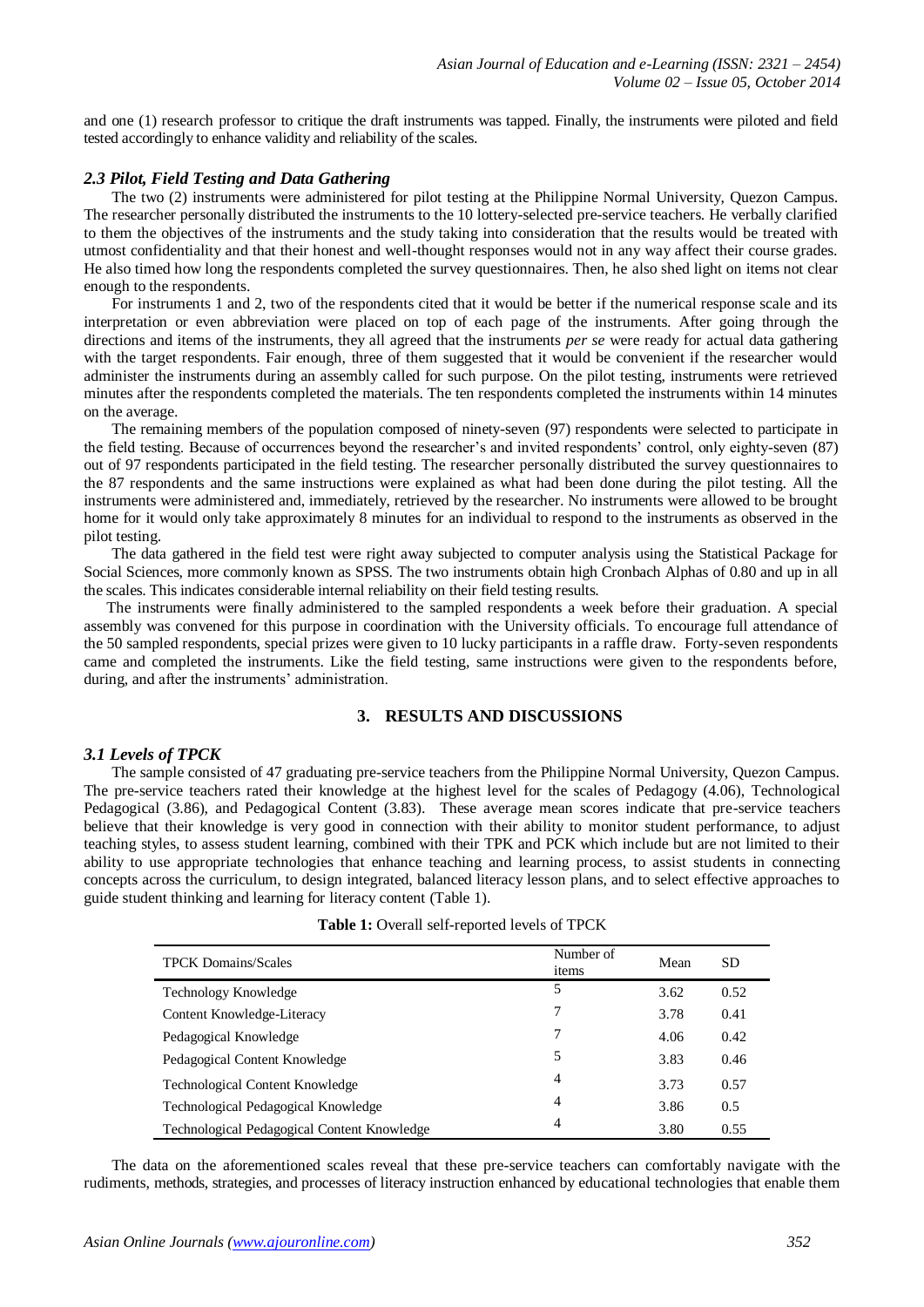to create endless opportunities for students to grasp specific concepts in literacy. Lagging behind PK, TPK and PCK scales are the scales in Content-Literacy (3.78), Technological Content (3.73), and Technology Knowledge (3.62). These three average means are still interpreted at the boundary of 'very good' within the range of 3.40 to 4.19. This, however, suggests that pre-service teachers are more knowledgeable in pedagogy than their CK and TK combined because of the 0.26 and 0.44 mean differences respectively. The participants similarly felt that their CK associated with understanding of literacy, reading and writing development, reading across elementary years, explaining literacy research and theory, using multiple sources of information, and other literacy-related foundation knowledge was not as strong as their knowledge related to PK and TPK.

Obviously, the lowest individually scored item fell within the area of TK. It was particularly observed in the item rating 'about my knowledge in playing around with technology,' in particular, with the mean of 3.38 which is interpreted to a rating of *Good*. However, the rest of the items under technology were all classified as 'Very Good'. With this result, it could be inferred that pre-service teachers may have favorable know-how to solve their technical problems, to recognize, and to use a lot of different technologies.

When technology was combined with content and pedagogy, scores scaled to 3.73 and 3.86, respectively. These ratings are not as high as those associated with pedagogy and content combined, but not as low as the domain of technology *per se.* In examining all three domains together and the interplay existing within the domains or scales, preservice teachers, as a whole, rated their skills at 3.80 along the TPCK, interpreted as very satisfactory.

In exploring the perceived knowledge levels of pre-service teachers within the TPCK domains, it becomes apparent that these teachers felt competent about their abilities to perform more than just traditional teachers. They seemed very much certain of themselves when it came to their skills associated with pedagogy combining it with technology to convey literacy content to students. If compared to the work of Archambault and Crippen (2009) who investigated the knowledge level of K-12 online teachers, this study confirms their findings that teachers' knowledge ratings are also highest among the domains of pedagogy and content but not that high on technology. This suggests that the technology area remains to be a domain to seriously deal with because it covers various technologies not only present in the mainstream but also the emerging ones.

The results do not, however, communicate that the respondents' teacher education institution has failed to provide pre-service teachers with the knowledge, skills and disposition required to adopt and to utilize technology effectively as what Marino, Sameshina, and Beecher (2009) assert for many teacher preparation programs. Instead, the results provide important component levels of pre-service teachers' knowledge that are germane to the sound fusion of technology in education to enhance the teacher preparation programs. Nonetheless, this has yet to be observed in practice.

According to Mims (2004) purposeful efforts should be made to encourage pre-service teachers to reflect on and evaluate their perceptions about technology integration. Training pre-service teachers in this study could no longer be a daunting task. With considerable levels of TPCK, the pre-service teachers in this study may not be anymore the kind of pre-service teachers who have poor self-esteem about their ability to use technology in instruction. Thus, enhancement of the teacher preparation program where there is a balanced and comprehensive development of pre-service teachers' knowledge in pedagogy, content, and technology is now finding a niche in this  $21<sup>st</sup>$  century teaching and learning world.

#### *3.2 Perceived Teacher Educators' TPCK Modeling*

**Table 2:** Overall of pre-service teachers' self-perception of their teacher educators' TPCK modeling

|                                            | Number of |      |           |
|--------------------------------------------|-----------|------|-----------|
| <b>Teacher Educators</b>                   | items     | Mean | <b>SD</b> |
| <b>Literacy Education Professors</b>       | 3         | 3.85 | 0.60      |
| <b>Instructional Technology Professors</b> | 3         | 3.99 | 0.63      |
| <b>Education Foundation Professors</b>     | 3         | 3.86 | 0.72      |
| Professors Outside Literacy Education      | 3         | 3.75 | 0.65      |
| Grade 1 to 6 Cooperating Teachers          | 3         | 3.36 | 0.74      |

Table 2 shows the overall perception of the pre-service teachers on their university-based professors and Grade 1 to 6 Cooperating Teachers. The pre-service teachers reported that their teacher educators have high competence and they oftentimes model TPCK in the classroom. Arranged from the highest ratings, teacher educators obtaining very favorable assessments within the rating range of 3.40 to 4.19 are the instructional technology professors (3.99), education foundation professors (3.86), literacy education professors (3.85), and professors outside literacy education (3.75). As expected and very much apparent, the instructional technology professors got the highest average mean. The results also show that except for the Grade 1 to 6 cooperating teachers, all the rest of the teacher educators were rated by the pre-service teachers to possess considerable skills to demonstrate frequently the tasks in using technologies in the classroom, in applying strategies that combine the domains and in providing leadership that helps their student-teachers coordinate the use of content, technologies and teaching approaches.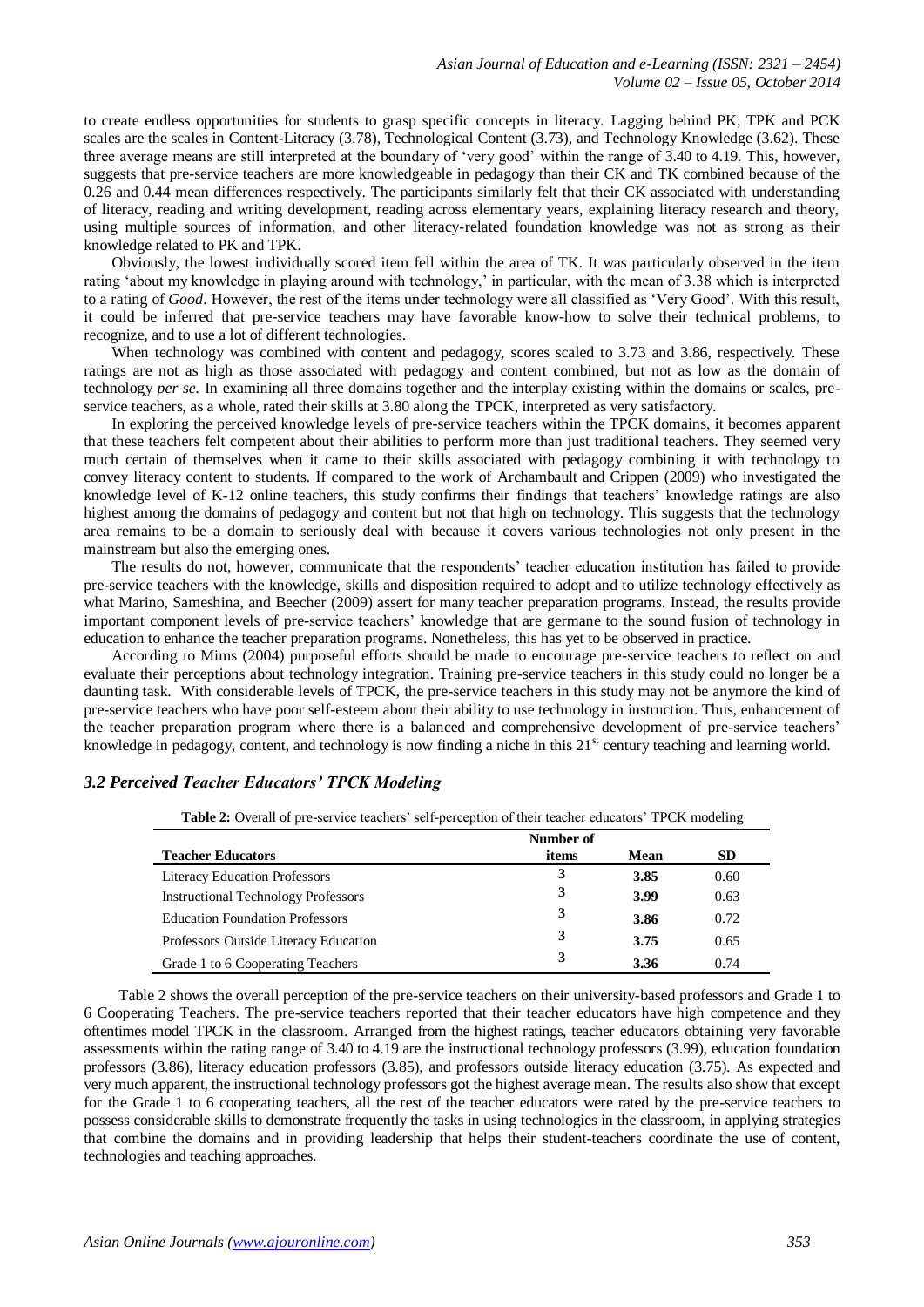With the average mean of 3.36, the Grade 1 to 6 cooperating teachers were perceived by the pre-service teachers to have some competence and sometimes demonstrate TPCK in the classroom. Albion (1996) put forward that the most significant factor influencing student teachers' use of technologies is the cooperating teachers' use of technologies with children. The result seemed contradictory to aforementioned notion because pre-service teachers regarded their universitybased professors higher in this area compared with their cooperating teachers. It appears that what the elementary cooperating teachers lack to provide in TPCK modeling in the classroom, the university-based teacher educators complement. The preservice teachers through this assessment were able to reflect on conflicting ideas and to develop deeper and more thoughtful insights on the teacher educators' TPCK modeling and practices concerning technology integration; hence, their [pre-service teachers] levels and future implementation of TPCK in a working and learning environment are formed and/or changed through the combination of various experiences they have had with their teacher educators.

These results have provided additional baseline information on the way teacher educators perform their functions outside and inside the university. The lowest mean falling to the side of grade 1 to 6 cooperating teachers (3.36) could mean that there could be a need to look into and to improve the practice teaching program of the university and pre-service experiences with their cooperating or supervising teachers. Thorough investigation on the student teaching experience in the field remains to be a fertile ground for future studies.

# **Table 3:** Matrix of correlations between pre-service teachers' TPCK levels and teacher educators' modeling **TK CK PK PCK TCK TPK TPCK** Literacy Education Professors .335\* .438\* .365\* .390\* .326\* .338\* **.548\*** Instructional Technology Professors .350\* .397\* .321\* .338\* .365\* .326\* **.516\*** Education Foundation Professors .407\* .461\* .311\* .407\* .383\* .561\* **.547\*** Professors Outside Literacy Education .493\* .465\* .354\* .446\* .394\* .446\* **.501\*** Grade 1 to 6 Cooperating Teachers .232 .361\* .136 .031 .109 .149 .152

#### *3.3 Relationship of Pre-service Teachers' TPCK and Teacher Educators' Modeling*

*\* Significant at .05 level*

Table 3 all boils down to the correlation values existing between pre-service teachers' TPCK level (combination of all the domains) and their perceived TPCK modeling of their teacher educators. The value on this scale confirmed the findings of all the scales in the TPCK domains. Hence, it is safe to deduce that all the teacher education institution professors or instructors, except for the Grade 1 to 6 Cooperating Teachers, may have exerted significantly strong influence on the development of pre-service teachers' TPCK level or the knowledge required by teachers for integrating technology into their teaching of literacy content.

The assumption that the pre-service teachers show some extent of TPCK levels in relation to their perceived favorable teacher educators' TPCK modeling is held true as results revealed. In a related study Jong (2010) validated how supervising teachers could become effective model for technology integration considering the TPCK development of pre-service teachers. Data found in this study, however, shows that Grade 1 to 6 cooperating or supervising teachers' TPCK modeling is found to have weak or low correlation between pre-service teachers TPCK knowledge levels.

Pre-service teachers' not so very good assessment (low mean = 3.36) of their cooperating teachers and the homogeneity of the group could be attributed to the unrelatedness or weak correlation. In addition, contact or engagement time could be another issue; pre-service teachers spent most of their learning time with their teacher trainers in the university compared to their supervising teachers in the field. Their rating of their cooperating teachers, which is interpreted as having some competence and sometimes modeling of TPCK, is an indication that their cooperating teachers do not regularly show what are expected of them as models. It could be inferred largely that the pre-service teachers' experiences with their cooperating or supervising teachers in the field were not so very favorable for the development of their [pre-service teachers] TPCK compared to their university-based teacher educators' modeling. Nevertheless, further study is needed to explicate the distinct connection and/or influence, if there is any, cooperating teachers have for the development or enrichment of pre-service teachers' TPCK.

## **4. CONCLUSION**

Granted that the TPCK levels of the pre-service teachers are in the positive territory, a balance of TPCK development however has yet to be attained by the pre-service teachers, particularly on enhancing their TK vis-à-vis PK and CK levels. A balanced TPCK development could mean stability of teachers to navigate the affordances and constraints in infusing emerging technologies with literacy content and pedagogy. Thus, integrating mainstream and emerging educational technologies in the teacher preparation program will always remain to be beneficial.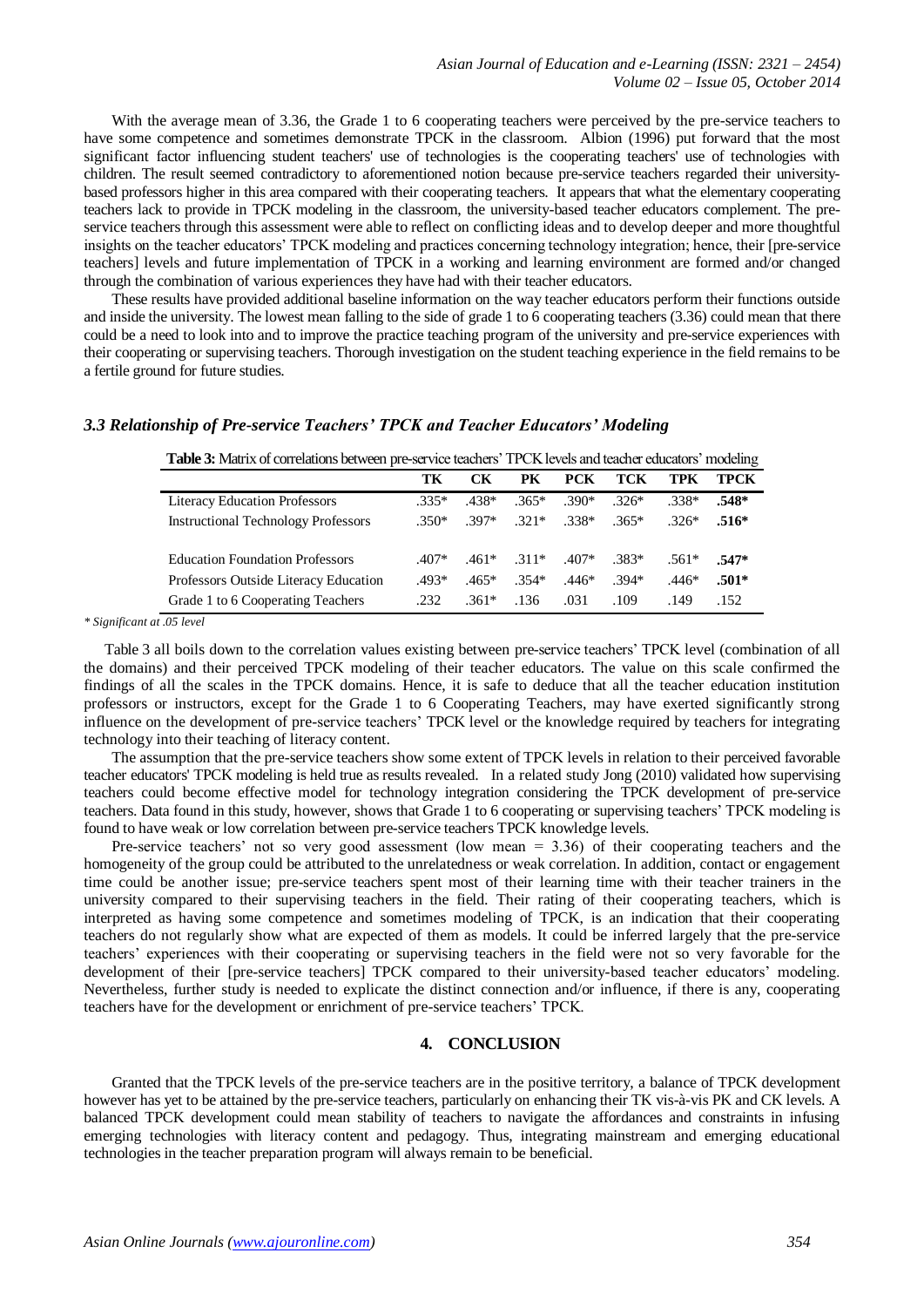The grade 1 to 6 cooperating teachers like the university-based teacher educator counterparts are also the models of preservice teachers in the real classroom setting. They [cooperating teachers] are required, often if not always, to demonstrate appropriate TPCK in their classroom. Inability to provide such experience may be drawn from their lack of training and/or technologies to use in the classroom. It may have been the same case for some professors or instructors. Pre-service teachers' very favorable assessment of the teacher educators' modeling of TPCK may be equated on their considerable levels of TPCK or vice versa. Indeed, the nature and curricula of teacher preparation and program being implemented by teacher educators influence to a certain extent the pre-service teachers' development of TPCK.

This study has provided significant implications particularly in the field of teacher education. On the other hand, investigating deeply the affordances and constraints of literacy program and technology-enhanced instruction under the roof of TPCK with emphasis in the rigorous validation of instruments and models is encouraged to cover also the different phases of pre-service teachers (beginning pre-service teachers and graduating pre-service teachers) and in-service teachers (beginning teachers and master teachers). The impact of teacher educators especially cooperating teachers' TPCK modeling to the pre-service teachers' beliefs and knowledge in other content areas using varied research designs and methodologies is also a goldmine for future inquiries.

### **5. REFERENCES**

- [1] Archambault, L., & Crippen, K. (2009). Examining TPACK among K-12 online distance educators in theUnited States *Contemporary Issues in Technology and Teacher Education*, *9* (1). Viewed 10 November 2011. [http://www.citejournal.org/vol9/iss1/general/article2.cfm.](http://www.citejournal.org/vol9/iss1/general/article2.cfm.%20Accessed%2010%20November%202011.)
- [2] Albion, P. R. (1996). Student teachers` use of computers during teaching practice in primary classrooms. *Asia-Pacific Journal of Teacher Education, 24*(1), 63-73.
- [3] Albion, P. R. (2003). None. *Graduating Teachers' Dispositions for Integrating Information and*. Viewed 20 November 2011[, http://www.usq.edu.au/users/albion/papers/site03/3756.pdf.](http://www.usq.edu.au/users/albion/papers/site03/3756.pdf.)
- [4] Angeli, C., & Valanides, N. (2008). TPCK in pre-service teacher education: Preparing primary education students to teach with technology. Paper presented at the annual meeting of the American Educational Research Association, New York City, NY. Viewed 11 November 2011 http://punya.educ.msu.edu/presentations/AERA2008/AngeliValanides\_AERA2008.pdf.
	-
- [5] Becker, H. J. (2000). *Findings from the teaching, learning, and computing survey: Is Larry Cuban right?* Viewed 2 October 2011, from <http://www.crito.uci.edu/tlc>
- [6] Chai, C. S., Koh, J. H. L., & Tsai, C.-C. (2010). Facilitating Pre-service Teachers' Development of Technological, Pedagogical, and Content Knowledge (TPACK). *Educational Technology & Society*, *13* (4), 63-73.
- [7] Fraenkel, J. R., & Wallen, N. E. (2007). *How to design and evaluate research in education* (6 ed.). Asia International Edition: McGraw-Hill Education.
- [8] Gill, L., & Dalgarno, B. (2008). Influences on pre-service teachers' preparedness to use ICTs in the classroom. *In Hello! Where are you in the landscape of educational technology?Proceedingsascilite Melbourne 2008*. <http://www.ascilite.org.au/conferences/melbourne08/procs/gill.pdf>
- [9] Jong, J. S. (2010). Using a transformative model of integrating technology and peer coaching to develop TPCK of preservice science teachers. *Facilitating Effective Student Learning*, 121-150. Viewed 3 November 2011. [http://ceps.pef.uni-lj.si/knjiznica/doc/zuljan-vogrinc.pdf.](http://ceps.pef.uni-lj.si/knjiznica/doc/zuljan-vogrinc.pdf)
- [10] Lock, J., & Redmond, P. (2010). Transforming pre-service teacher curriculum: observation through a tpack lens. In C.H. Steel, M.J. Keppell, P. Gerbic& S. Housego (Eds.), *Curriculum, technology & transformation for an unknown future. Proceedings ascilite Sydney 2010* (pp.559-564).
- [11] Loveless, T. (1996). Why aren`t computers used more in schools? *Educational Policy, 10*(4), 448-467.
- [12]Marino, M. T., Sameshima, P., & Beecher, C. C. (2009). Enhancing TPACK with assistive technology: Promoting inclusive practices in pre-service teacher education. *Contemporary Issues in Technology and Teacher Education*, *9*(2). Accessed 20 December2011. <http://www.citejournal.org/vol9/iss2/general/article1.cfm.>
- [13] Mims, C. (2004). Beginning preservice teachers' perceptions of computer integration. University of Georgia. Dissertation. Viewed 15 November 2011[, http://clifmims.com/site/documents/Dissertation-ClifMims.pdf.](http://clifmims.com/site/documents/Dissertation-ClifMims.pdf.)
- [14] Mishra, P., & Koehler, M. J. (2008). Introducing technological pedagogical content knowledge. Paper presented at the Annual meeting of the American Educational Research Association, New York City, NY. View 29 October 2011. [http://punya.educ.msu.edu/presentations/AERA2008/MishraKoehler\\_AERA2008.pdf.](http://punya.educ.msu.edu/presentations/AERA2008/MishraKoehler_AERA2008.pdf)
- [15] Mishra, P., & Koehler, M. J. (2006). Technological Pedagogical Content Knowledge: A framework for teacher knowledge. *Teachers College Record*. 108(6), 1017-1054.
- [16] Ponessa, J. (1996). Demand for technology-savy workers falling short of supply. *Education Week, 15*(40).
- [17] Schmidt, D. A., Baran, E., Thompson, A. D., Mishra, P., Koehler, M. J., & Shin, T. S. (2009). Technological Pedagogical ContentKnowledge (TPCK): The development and validation of an assessment instrument for preservice